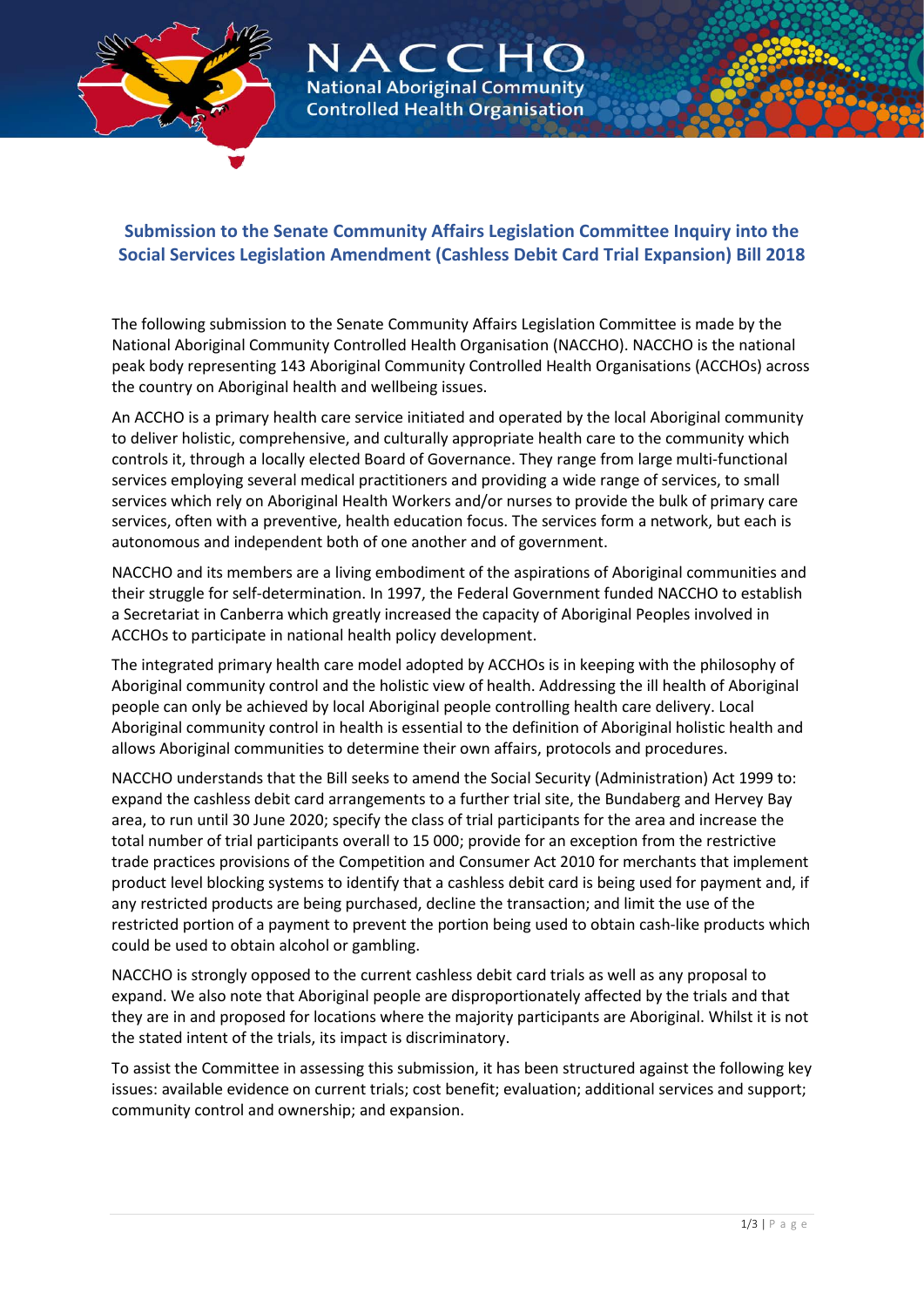#### **Available evidence on current trials**

NACCHO notes that the recent evaluation of the Cashless Debit Card Trials, notwithstanding the quality of the evaluation, found that:

- Only 24 per cent of card users reported less alcohol consumption and drug use in their communities, and only 27 per cent of people noting a decrease in gambling.
- The administration of the card has been confusing and the role of the community panel has not been well implemented: the rules of engaging with the panel and their role is not well understood.
- Despite the small community improvements, many people remained unhappy with the welfare restrictions, with about half saying it had made their lives worse, and 46 per cent reporting they had problems with the card.

NACCHO believes that this is not a strong enough evidence base to warrant the expansion of the trials to other sites.

We also note that the majority of trial participants identify as Aboriginal in the evaluation and believe that this amounts to a discriminatory policy in its application.

#### **Cost benefit**

NACCHO notes that no cost benefit analysis has been undertaken, however we understand from Senate Estimates that the cost of delivering the Cashless Debit Card program is in excess of \$12,000 per participant at the time the trial had been running for approximately 12 months.

NACCHO is strongly of the view that this funding could be more effectively spent on early intervention and primary health care strategies targeted towards reducing alcohol, drug and gambling related harm.

Notwithstanding our primary view that the trial funding should be redirected, a robust cost benefit analysis should be undertaken prior to any expansion of the trials and this should be made public. The recently released Australian National Audit Office (ANAO) report, The Implementation and Performance of the Cashless Debit Card Trial, concludes that "*it is difficult to conclude… whether the card was a lower cost welfare quarantining approach*".

We also note that the notion that the trials will be more cost efficient the more participants are involved is not the basis of a cost benefit analysis and should not be used as a justification of any expansion.

# **Evaluation**

NACCHO notes that there has been public criticism of the evaluation of the trials to date undertaken by ORIMA Research, including by the Australian National University. In particular, NACCHO notes that the evaluation did not include data from state governments relating to alcohol related crimes and alcohol related hospital admissions. This data is crucial to building a robust evaluation framework and assessing the trial impact for the current and any future sites.

We note that the ANAO Report also found that the "*approach to the monitoring and evaluation of the trial was inadequate*". The ANAO report further found that there was a lack of robustness in the data collection and the evaluation did not make use of administrative data available to measure the impact of the trial.

The lack of robust evaluation framework and corresponding evidence means it is not possible to conclude that there has been a reduction in alcohol and drug related harm as a result of the trial. This view is also supported by the ANAO Report.